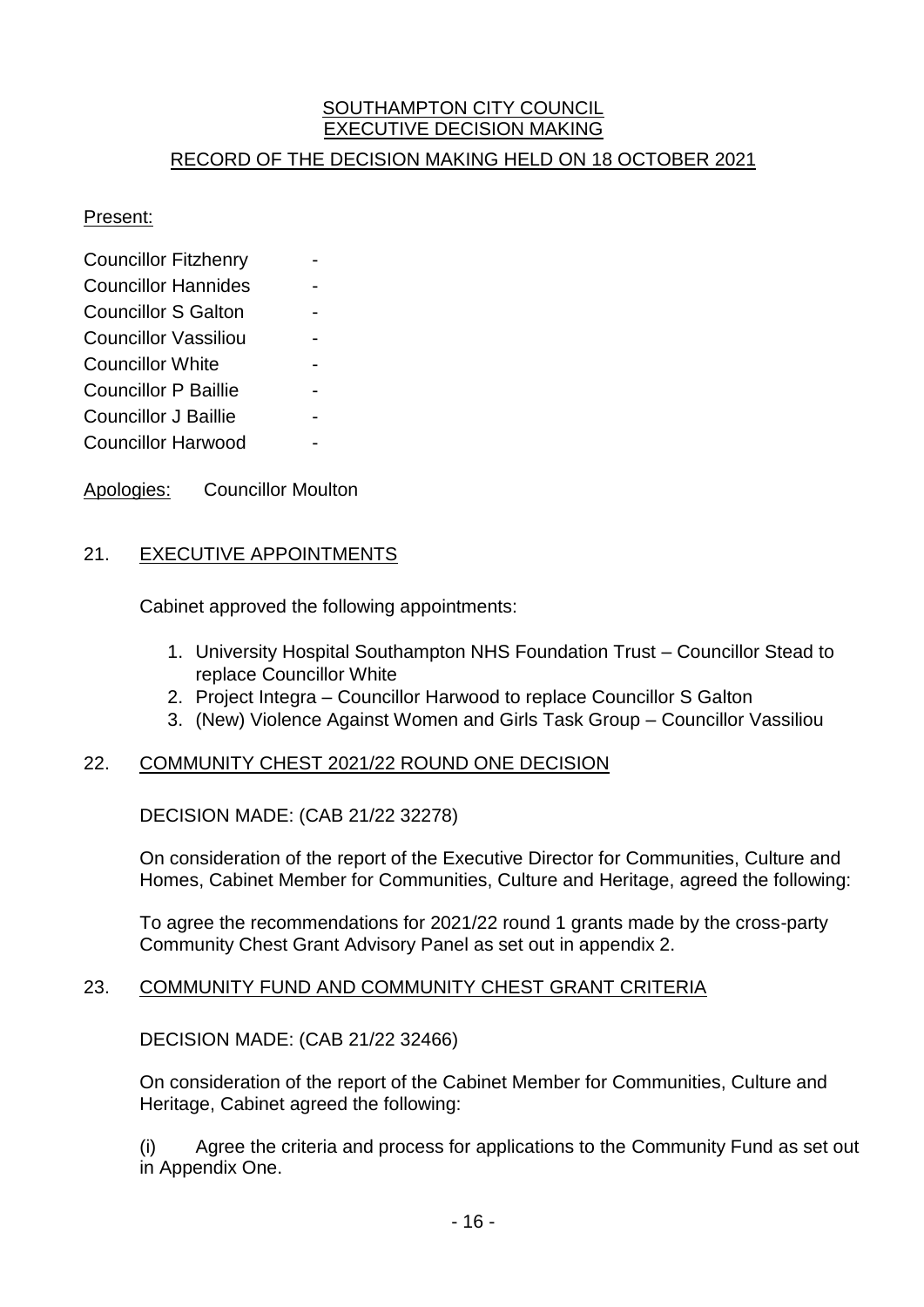(ii) Delegate authority to the Executive Director for Communities, Culture, and Homes following consultation with the Cabinet Member for Communities, Culture & Heritage to determine the outcome of Community Fund applications.

### 24. SPECIAL SCHOOL EXPANSION AND RECONFIGURATION

DECISION MADE: (CAB 21/22 32464)

On consideration of the report of the Cabinet Member for Education, Cabinet agreed the following:

- (i) Approve an addition to the capital programme of £4.295M, with approval to spend, for the purchase of modular units on the Green Lane site to accommodate the September 2022 intake of pupils at Great Oaks Academy. Details are set out in paragraph 15.
- (ii) Approve the spend of £0.30M in 2021/22 to employ consultants to progress the overall SEND project. This will come from the previously agreed capital allocation of £4.4M within the capital programme. If long term proposals for the SEND developments on Green Lane are not approved, this would be an abortive cost and a pressure on the revenue budget for the General Fund.

## 25. ST MONICA' S SCHOOL ACADEMISATION

DECISION MADE: (CAB 21/22 32500)

On consideration of the report of the Cabinet Member for Education, Cabinet agreed the following:

- (i) To approve the addition of £1,262,000 to the Education & Children's Social care capital programme, along with approval to spend, as detailed in paragraph 1. This will fund the SCC R&M Statutory commitments as part of the forced academisation of St Monica's infant School, together with the provision of two permanent modular classrooms to facilitate amalgamation onto the Junior School site.
- (ii) To approve to transfer funding to the academy trust to complete the works and delegate the Executive Director – Children and Learning to undertake a transfer agreement.

#### 26. SOUTHAMPTON BUS SERVICE IMPROVEMENT PLAN (BSIP)

DECISION MADE: (CAB 21/22 32445)

- On consideration of the report of the Cabinet Member for Growth, Cabinet agreed the following:
- (i) To approve the draft Southampton Bus Service Improvement Plan as required by the National Bus Strategy for publication and submission to the Department for Transport, and delegate authority to the Executive Director Place to make any necessary changes to the draft BSIP before submission,